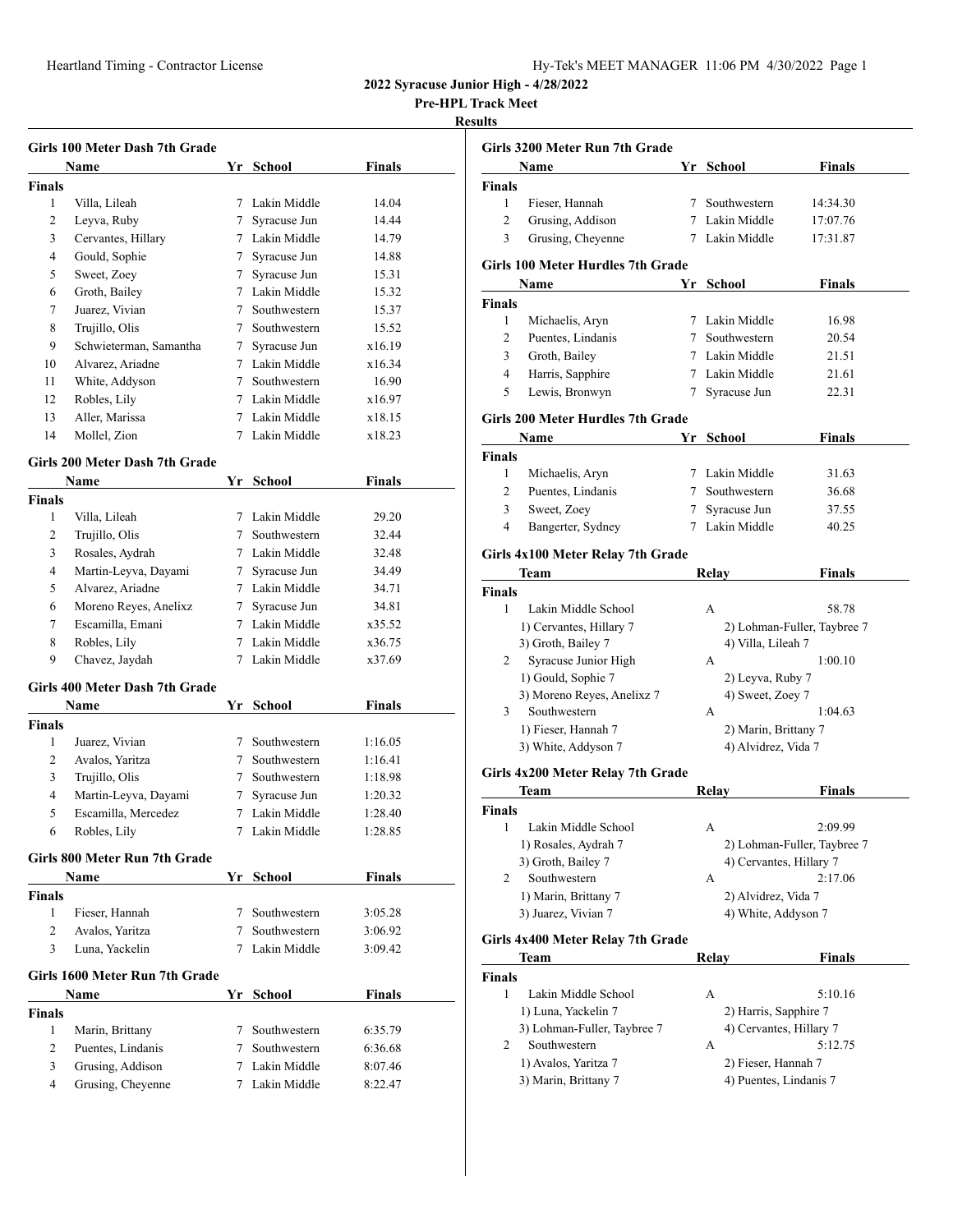**Pre-HPL Track Meet**

# **Results**

| <b>Girls High Jump 7th Grade</b> |                                    |                 |                |               |  |
|----------------------------------|------------------------------------|-----------------|----------------|---------------|--|
|                                  | Name                               |                 | Yr School      | Finals        |  |
| Finals                           |                                    |                 |                |               |  |
| 1                                | Michaelis, Aryn                    | 7               | Lakin Middle   | 5-00.00       |  |
| 2                                | Gould, Sophie                      | $7\phantom{.0}$ | Syracuse Jun   | 4-06.00       |  |
| 3                                | Lewis, Bronwyn                     | 7               | Syracuse Jun   | 4-04.00       |  |
| 4                                | Bangerter, Sydney                  |                 | 7 Lakin Middle | 4-00.00       |  |
| 5                                | Luna, Yackelin                     |                 | 7 Lakin Middle | $3 - 10.00$   |  |
| 5                                | Schwieterman, Samantha             |                 | 7 Syracuse Jun | $3 - 10.00$   |  |
| 7                                | Leyva, Ruby                        | 7               | Syracuse Jun   | x3-08.00      |  |
|                                  | <b>Girls Pole Vault 7th Grade</b>  |                 |                |               |  |
|                                  | Name                               |                 | Yr School      | Finals        |  |
| <b>Finals</b>                    |                                    |                 |                |               |  |
| 1                                | Lewis, Bronwyn                     | 7               | Syracuse Jun   | 6-00.00       |  |
| $\overline{2}$                   | Harris, Sapphire                   |                 | 7 Lakin Middle | 5-06.00       |  |
| ---                              | White, Addyson                     |                 | 7 Southwestern | ΝH            |  |
| ---                              | Trujillo, Olis                     | 7               | Southwestern   | ΝH            |  |
|                                  |                                    |                 |                |               |  |
|                                  | <b>Girls Long Jump 7th Grade</b>   |                 |                |               |  |
|                                  | Name                               |                 | Yr School      | <b>Finals</b> |  |
| <b>Finals</b>                    |                                    |                 |                |               |  |
| 1                                | Michaelis, Aryn                    |                 | 7 Lakin Middle | 15-03.50      |  |
| 2                                | Gould, Sophie                      | 7               | Syracuse Jun   | 14-03.50      |  |
| 3                                | Villa, Lileah                      |                 | 7 Lakin Middle | 14-01.00      |  |
| 4                                | Leyva, Ruby                        |                 | 7 Syracuse Jun | 13-01.00      |  |
| 5                                | Bangerter, Sydney                  |                 | 7 Lakin Middle | 11-11.50      |  |
| 6                                | Martin-Leyva, Dayami               |                 | 7 Syracuse Jun | 11-11.00      |  |
| 7                                | Alvidrez, Vida                     |                 | 7 Southwestern | 9-10.00       |  |
| 8                                | Alvarez, Ariadne                   |                 | 7 Lakin Middle | x9-04.75      |  |
| 9                                | Robles, Lily                       |                 | 7 Lakin Middle | x8-06.50      |  |
|                                  | <b>Girls Triple Jump 7th Grade</b> |                 |                |               |  |
|                                  | Name                               | Yr              | <b>School</b>  | <b>Finals</b> |  |
| <b>Finals</b>                    |                                    |                 |                |               |  |
| 1                                | Bangerter, Sydney                  |                 | 7 Lakin Middle | 26-05.00      |  |
| 2                                | Luna, Yackelin                     |                 | 7 Lakin Middle | 25-10.50      |  |
| 3                                | Mollel, Nengai                     |                 | 7 Lakin Middle | 25-07.00      |  |
| 4                                | Alvidrez, Vida                     | 7               | Southwestern   | 20-09.00      |  |
| 5                                | Alvarez, Ariadne                   | 7               | Lakin Middle   | x19-11.00     |  |
| 6                                | Avalos, Yaritza                    | 7               | Southwestern   | 18-06.00      |  |
| 7                                | Juarez, Vivian                     | 7               | Southwestern   | 18-01.00      |  |
| 8                                | Grusing, Addison                   | 7               | Lakin Middle   | x17-08.00     |  |
| 9                                | Grusing, Cheyenne                  | 7               | Lakin Middle   | x16-06.50     |  |
|                                  |                                    |                 |                |               |  |
|                                  | <b>Girls Shot Put 7th Grade</b>    |                 |                |               |  |
|                                  | Name                               |                 | Yr School      | <b>Finals</b> |  |
| <b>Finals</b>                    |                                    |                 |                |               |  |
| 1                                | Rosales, Aydrah                    | 7               | Lakin Middle   | 27-10.50      |  |
| 2                                | Aller, Marissa                     | $7^{\circ}$     | Lakin Middle   | 26-06.00      |  |
| 3                                | Sweet, Zoey                        | 7               | Syracuse Jun   | 23-11.50      |  |
| $\overline{4}$                   | Cook, Caylee                       | 7               | Syracuse Jun   | 23-03.00      |  |
| 5                                | Mollel, Zion                       |                 | 7 Lakin Middle | 23-00.00      |  |
| 6                                | Watson, Isabelle                   | 7               | Syracuse Jun   | 22-10.50      |  |
| 7                                | Chavez, Jaydah                     | 7               | Lakin Middle   | x22-06.50     |  |
| 8                                | Moreno Reyes, Anelixz              | 7               | Syracuse Jun   | x22-05.00     |  |

| 9              | Lohman-Fuller, Taybree               | 7  | Lakin Middle                     | x22-04.25          |  |
|----------------|--------------------------------------|----|----------------------------------|--------------------|--|
| 10             | Escamilla, Emani                     | 7  | Lakin Middle                     | x21-01.00          |  |
| 11             | Escamilla, Mercedez                  | 7  | Lakin Middle                     | x19-05.00          |  |
|                | <b>Girls Discus Throw 7th Grade</b>  |    |                                  |                    |  |
|                | Name                                 |    | Yr School                        | <b>Finals</b>      |  |
| Finals         |                                      |    |                                  |                    |  |
| 1              | Watson, Isabelle                     | 7  | Syracuse Jun                     | 60-08              |  |
| 2              | Rosales, Aydrah                      |    | 7 Lakin Middle                   | 59-11              |  |
| 3              | Mollel, Zion                         |    | 7 Lakin Middle                   | 53-07              |  |
| 4              | Escamilla, Mercedez                  |    | 7 Lakin Middle                   | 52-03              |  |
| 5              | Cook, Caylee                         |    | 7 Syracuse Jun                   | 50-04              |  |
| 6              | Aller, Marissa                       |    | 7 Lakin Middle                   | x48-06             |  |
| 7              | Escamilla, Emani                     |    | 7 Lakin Middle                   | x42-09             |  |
| 8              | Chavez, Jaydah                       | 7  | Lakin Middle                     | x42-07             |  |
|                | Girls 100 Meter Dash 8th Grade       |    |                                  |                    |  |
|                | Name                                 | Yr | School                           | Finals             |  |
| Finals         |                                      |    |                                  |                    |  |
| 1              | Esquibel, Amari                      |    | 8 Lakin Middle                   | 13.59              |  |
| 2              | Sanchez, Magda                       |    | 8 Southwestern                   | 14.06              |  |
| 3              | Ruiz, Jacquelin                      |    | 8 Syracuse Jun                   | 15.03              |  |
| 4              | Alcantar, Denise                     |    | 8 Syracuse Jun                   | 15.17              |  |
| 5              | Juarez, Dayanara                     |    | 8 Southwestern                   | 15.69              |  |
| 6              | Hernandez, Nayeli                    |    | 8 Lakin Middle                   | 15.91              |  |
| 7              | Perez. Sara                          |    | 8 Syracuse Jun                   | 16.43              |  |
| 8              | Juarez, Mariana                      | 8  | Southwestern                     | 18.00              |  |
| 9              | Perez, Brylee                        | 8  | Southwestern                     | x18.06             |  |
|                | Girls 200 Meter Dash 8th Grade       |    |                                  |                    |  |
|                |                                      |    | Yr School                        | Finals             |  |
|                |                                      |    |                                  |                    |  |
|                | Name                                 |    |                                  |                    |  |
| Finals<br>1    |                                      |    | 8 Lakin Middle                   | 28.07              |  |
|                | Esquibel, Amari                      |    | 8 Southwestern                   |                    |  |
| 2<br>3         | Sanchez, Magda<br>Dixon, Re-cie      |    |                                  | 29.23              |  |
| 4              |                                      |    | 8 Lakin Middle<br>8 Southwestern | 29.55              |  |
| 5              | Juarez, Dayanara                     |    | 8 Southwestern                   | 32.10              |  |
| 6              | Mercado, Jazlynn                     |    | 8 Southwestern                   | 35.28<br>x39.02    |  |
|                | Juarez, Mariana                      |    |                                  |                    |  |
|                | Girls 400 Meter Dash 8th Grade       |    |                                  |                    |  |
|                | Name                                 | Yr | School                           | <b>Finals</b>      |  |
| Finals<br>1    |                                      |    | 8 Southwestern                   | 1:13.69            |  |
| $\overline{2}$ | Sanchez, Magda                       |    |                                  |                    |  |
| 3              | Juarez, Mariana<br>Hernandez, Nayeli |    | 8 Southwestern<br>8 Lakin Middle | 1:30.14<br>1:30.50 |  |
|                | Girls 800 Meter Run 8th Grade        |    |                                  |                    |  |
|                | Name                                 | Yr | School                           | Finals             |  |
| Finals         |                                      |    |                                  |                    |  |
| 1              |                                      | 8  | Southwestern                     | 2:49.76            |  |
| 2              | Saucedo, Hailey<br>Holmes, Abby      |    | 8 Lakin Middle                   | 3:23.82            |  |
|                |                                      |    |                                  |                    |  |
|                | Girls 1600 Meter Run 8th Grade       |    |                                  |                    |  |
|                | Name                                 |    | Yr School                        | Finals             |  |
| Finals<br>1    | Kisner, Layla                        | 8  | Southwestern                     | 5:49.86            |  |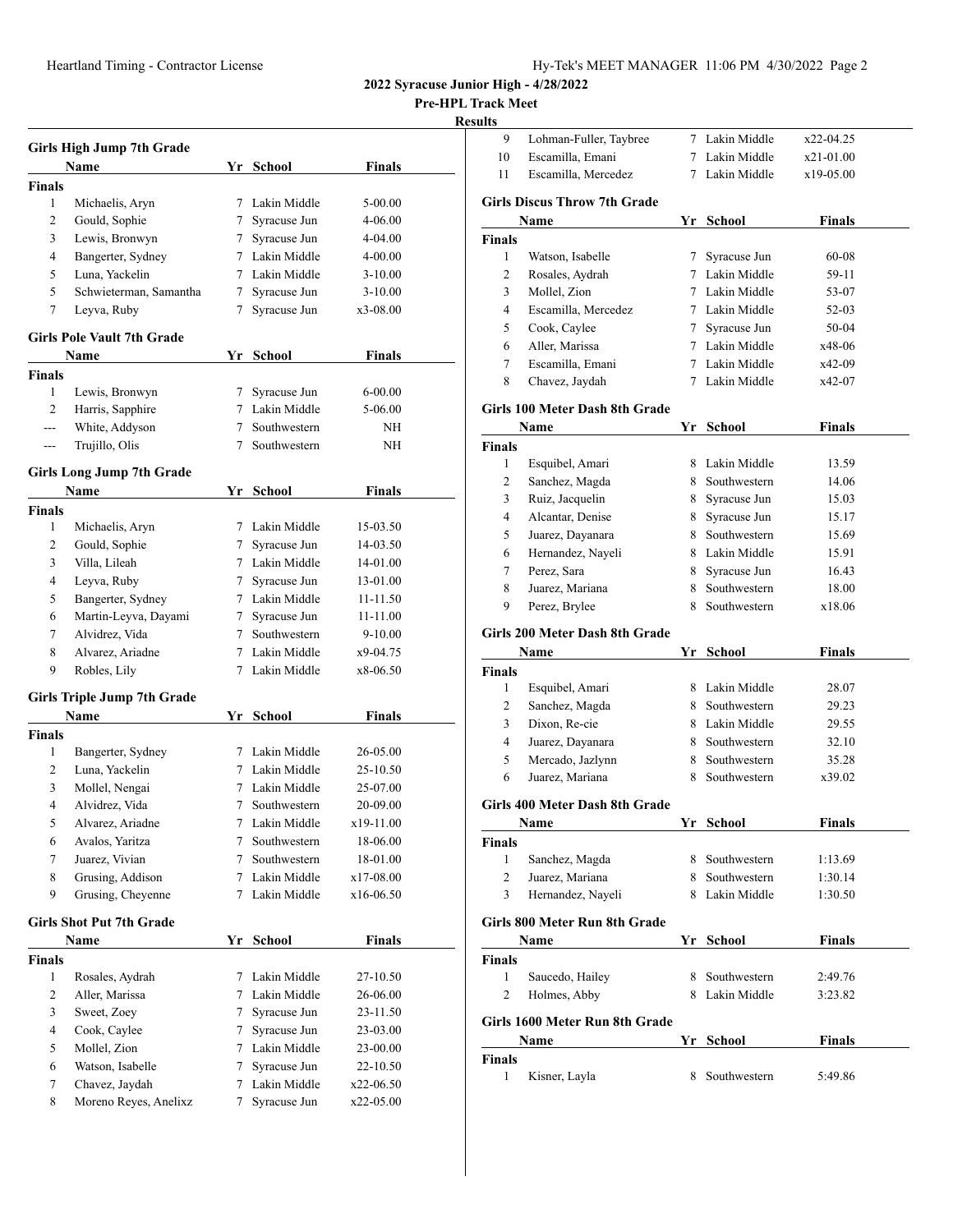**Pre-HPL Track Meet**

# **Result**

|                | Girls 3200 Meter Run 8th Grade           |    |                        |                            |
|----------------|------------------------------------------|----|------------------------|----------------------------|
|                | Name                                     |    | Yr School              | <b>Finals</b>              |
| <b>Finals</b>  |                                          |    |                        |                            |
| 1              | Saucedo, Hailey                          | 8. | Southwestern           | 14:11.80                   |
| $\overline{c}$ | Rochat, Audrie                           |    | 8 Lakin Middle         | 15:16.60                   |
|                | <b>Girls 100 Meter Hurdles 8th Grade</b> |    |                        |                            |
|                | Name                                     | Yr | School                 | Finals                     |
| <b>Finals</b>  |                                          |    |                        |                            |
| 1              | Kisner, Layla                            |    | 8 Southwestern         | 17.34                      |
| 2              | McCombs. Jordan                          |    | 8 Lakin Middle         | 17.50                      |
| 3              | Thomeczek, KimberLynn                    |    | 8 Syracuse Jun         | 19.30                      |
| 4              | DeLaRosa, Karen                          | 8  | Syracuse Jun           | 29.08                      |
|                | Girls 200 Meter Hurdles 8th Grade        |    |                        |                            |
|                | <b>Name</b>                              | Yr | School                 | Finals                     |
| <b>Finals</b>  |                                          |    |                        |                            |
| 1              | Kisner, Layla                            | 8  | Southwestern           | 32.00                      |
| 2              | McCombs, Jordan                          |    | 8 Lakin Middle         | 32.50                      |
| 3              | Thomeczek, KimberLynn                    |    | 8 Syracuse Jun         | 33.44                      |
|                | Girls 4x100 Meter Relay 8th Grade        |    |                        |                            |
|                | Team                                     |    | Relay                  | Finals                     |
| <b>Finals</b>  |                                          |    |                        |                            |
| 1              | Lakin Middle School                      |    | A                      | 55.57                      |
|                | 1) McCombs, Jordan 8                     |    | 2) Banuelos, Valeria 8 |                            |
|                | 3) Dixon, Re-cie 8                       |    | 4) Esquibel, Amari 8   |                            |
| 2              | Syracuse Junior High                     |    | A                      | 57.74                      |
|                | 1) Alcantar, Denise 8                    |    |                        | 2) Thomeczek, KimberLynn 8 |
|                | 3) Simon, Stella 8                       |    | 4) Ruiz, Jacquelin 8   |                            |
| 3              | Southwestern                             |    | A                      | 1:05.48                    |
|                | 1) Perez, Brylee 8                       |    | 2) Mercado, Jazlynn 8  |                            |
|                | 3) Juarez, Mariana 8                     |    | 4) Juarez, Dayanara 8  |                            |
|                | Girls 4x200 Meter Relay 8th Grade        |    |                        |                            |
|                | Team                                     |    | Relay                  | Finals                     |
| <b>Finals</b>  |                                          |    |                        |                            |
| 1              | Lakin Middle School                      |    | A                      | 2:05.47                    |
|                | 1) Banuelos, Valeria 8                   |    | 2) Roth, Miley 8       |                            |
|                | 3) Holmes, Abby 8                        |    | 4) Dixon, Re-cie 8     |                            |
|                | Girls 4x400 Meter Relay 8th Grade        |    |                        |                            |
|                | Team                                     |    | <b>Relay</b>           | Finals                     |
| <b>Finals</b>  |                                          |    |                        |                            |
| 1              | Lakin Middle School                      |    | A                      | 5:07.24                    |
|                | 1) Banuelos, Valeria 8                   |    | 2) Roth, Miley 8       |                            |
|                | 3) Rochat, Audrie 8                      |    | 4) Holmes, Abby 8      |                            |
|                | <b>Girls High Jump 8th Grade</b>         |    |                        |                            |
|                | Name                                     |    | Yr School              | <b>Finals</b>              |
| <b>Finals</b>  |                                          |    |                        |                            |
| 1              | Roth, Miley                              |    | 8 Lakin Middle         | 4-04.00                    |
| 2              | Thomeczek, KimberLynn                    | 8  | Syracuse Jun           | 4-02.00                    |
| 3              | Kisner, Layla                            | 8. | Southwestern           | 4-00.00                    |
|                |                                          |    |                        |                            |

|                | <b>Girls Pole Vault 8th Grade</b>    |    |                |               |
|----------------|--------------------------------------|----|----------------|---------------|
|                | Name                                 |    | Yr School      | Finals        |
| <b>Finals</b>  |                                      |    |                |               |
| 1              | Simon, Stella                        | 8. | Syracuse Jun   | 6-00.00       |
| $\overline{c}$ | Saucedo, Hailey                      |    | 8 Southwestern | 5-06.00       |
|                | <b>Girls Long Jump 8th Grade</b>     |    |                |               |
|                | Name                                 |    | Yr School      | <b>Finals</b> |
| <b>Finals</b>  |                                      |    |                |               |
| 1              | Sanchez, Magda                       |    | 8 Southwestern | 14-01.50      |
| 2              | McCombs, Jordan                      |    | 8 Lakin Middle | 13-06.00      |
| 3              | Simon, Stella                        | 8  | Syracuse Jun   | 12-10.50      |
| 4              | Holmes, Abby                         |    | 8 Lakin Middle | 12-08.50      |
| 5              | Juarez, Dayanara                     | 8  | Southwestern   | 11-07.50      |
| 6              | Ruiz, Jacquelin                      | 8  | Syracuse Jun   | 11-07.00      |
| 7              | Alcantar, Denise                     | 8  | Syracuse Jun   | 11-00.00      |
| 8              | DeLaRosa, Karen                      | 8  | Syracuse Jun   | x8-07.00      |
| 9              | Diaz, Magali                         | 8  | Syracuse Jun   | x7-07.00      |
|                | <b>Girls Triple Jump 8th Grade</b>   |    |                |               |
|                | Name                                 | Yr | School         | Finals        |
| <b>Finals</b>  |                                      |    |                |               |
| 1              | Esquibel, Amari                      |    | 8 Lakin Middle | 31-05.00      |
| 2              | Simon, Stella                        |    | 8 Syracuse Jun | 30-05.50      |
| 3              | Banuelos, Valeria                    |    | 8 Lakin Middle | 30-00.00      |
| 4              | Roth, Miley                          |    | 8 Lakin Middle | 27-08.50      |
| 5              | Saucedo, Hailey                      |    | 8 Southwestern | 27-03.00      |
| 6              | Diaz, Magali                         | 8. | Syracuse Jun   | 21-04.00      |
| 7              | Perez, Sara                          | 8. | Syracuse Jun   | 16-10.00      |
|                | <b>Girls Shot Put 8th Grade</b>      |    |                |               |
|                | Name                                 | Yr | School         | Finals        |
| <b>Finals</b>  |                                      |    |                |               |
| 1              | Perez, Brylee                        |    | 8 Southwestern | 27-00.50      |
| 2              | Dixon, Re-cie                        |    | 8 Lakin Middle | 26-11.50      |
| 3              | Mercado, Jazlynn                     |    | 8 Southwestern | 26-02.50      |
| 4              | Rochat, Audrie                       |    | 8 Lakin Middle | 23-00.00      |
| 5              | Hernandez, Nayeli                    |    | 8 Lakin Middle | 16-03.25      |
|                | <b>Girls Discus Throw 8th Grade</b>  |    |                |               |
|                | Name                                 |    | Yr School      | Finals        |
| <b>Finals</b>  |                                      |    |                |               |
| 1              | Mercado, Jazlynn                     | 8  | Southwestern   | $60 - 11$     |
| 2              | Perez, Brylee                        | 8  | Southwestern   | 54-04         |
| 3              | Rochat, Audrie                       |    | 8 Lakin Middle | 46-03         |
| 4              | Hernandez, Nayeli                    |    | 8 Lakin Middle | 43-05         |
| 5              | DeLaRosa, Karen                      | 8  | Syracuse Jun   | $37-10$       |
|                | <b>Boys 100 Meter Dash 7th Grade</b> |    |                |               |
|                | Name                                 |    | Yr School      | Finals        |
| <b>Finals</b>  |                                      |    |                |               |
| 1              | Apodaca, Daniel                      | 7  | Syracuse Jun   | 13.14         |
| 2              | Martinez, Luis                       | 7  | Southwestern   | 13.27         |
| 3              | Baeza, Eilian                        |    | 7 Southwestern | 13.41         |
| 4              | Douglas, Cash                        |    | 7 Lakin Middle | 13.92         |
|                |                                      |    |                |               |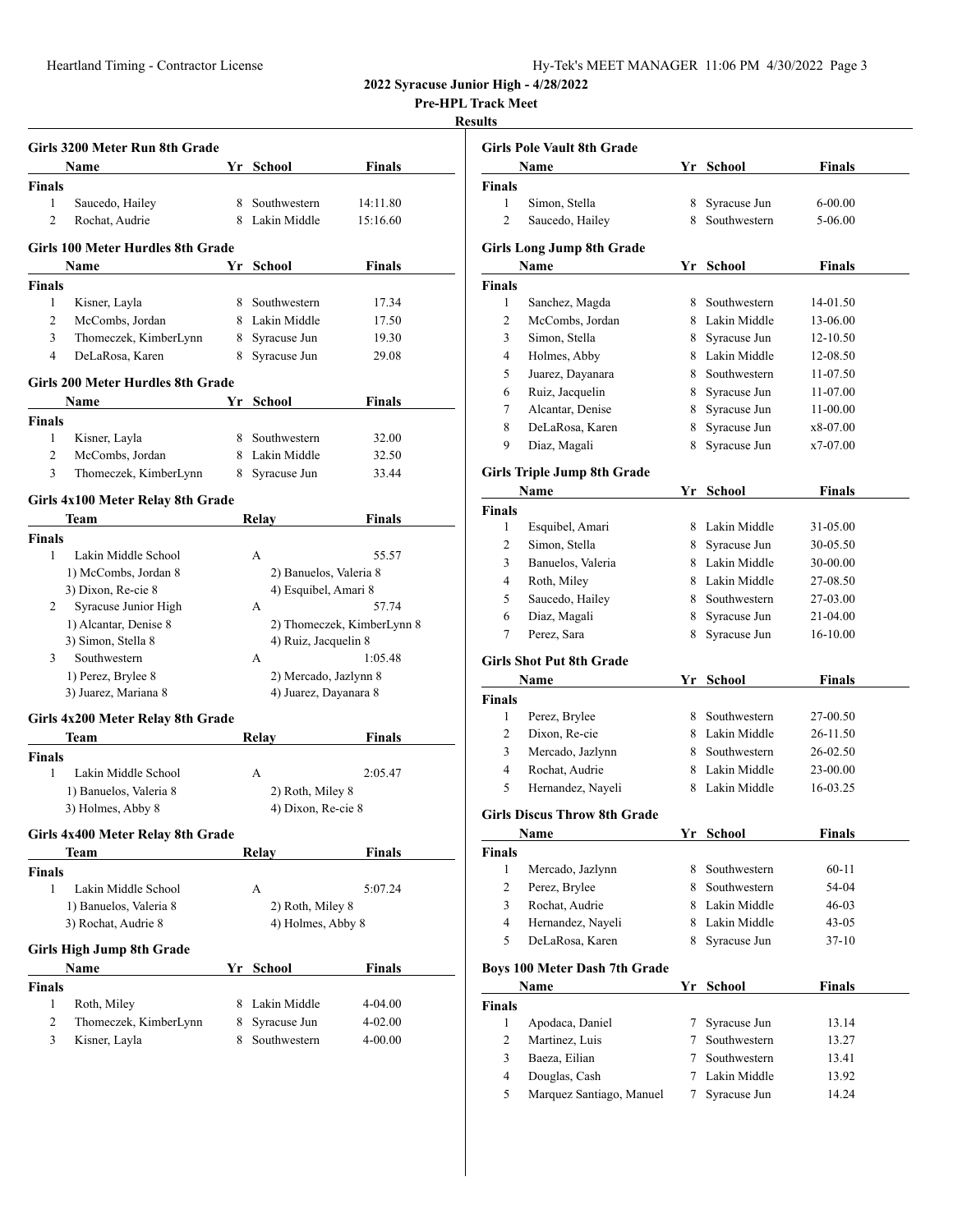| 41-12022 1-3022 11:06 3 4/30 1022 11:06 4 4/30 12022 1203 |  |  |  |
|-----------------------------------------------------------|--|--|--|
|-----------------------------------------------------------|--|--|--|

**Pre-HPL Track Meet**

# **Results**

| Finals  (Boys 100 Meter Dash 7th Grade) |                                      |        |                              |               |  |  |  |
|-----------------------------------------|--------------------------------------|--------|------------------------------|---------------|--|--|--|
|                                         | <b>Name</b>                          | Yr     | School                       | <b>Finals</b> |  |  |  |
| 6                                       | Ponce, Antonio                       | $\tau$ | Lakin Middle                 | 14.37         |  |  |  |
| 7                                       | Marinez, Michael                     |        | 7 Lakin Middle               | 14.55         |  |  |  |
| 8                                       | Marquez, Ricardo                     |        | 7 Syracuse Jun               | 14.90         |  |  |  |
| 9                                       | Ansel, Brayden                       |        | 7 Lakin Middle               | x15.09        |  |  |  |
| 10                                      | Amerin, Jason                        |        | 7 Southwestern               | 15.23         |  |  |  |
| 11                                      | Mendoza, Manny                       |        | 7 Southwestern               | x15.94        |  |  |  |
| 12                                      | Juarez, Andres                       |        | 7 Southwestern               | x17.06        |  |  |  |
| 13                                      | Hartman, Kade                        |        | 7 Lakin Middle               | x17.26        |  |  |  |
| 14                                      | Hoover, Brayson                      |        | 7 Lakin Middle               | x17.36        |  |  |  |
| 15                                      | Woods, Emmett                        | 7      | Southwestern                 | x18.15        |  |  |  |
| Boys 200 Meter Dash 7th Grade           |                                      |        |                              |               |  |  |  |
|                                         | Name                                 |        | Yr School                    | <b>Finals</b> |  |  |  |
| <b>Finals</b>                           |                                      |        |                              |               |  |  |  |
| 1                                       | Marinez, Michael                     |        | 7 Lakin Middle               | 30.24         |  |  |  |
| 2                                       | Ansel, Brayden                       |        | 7 Lakin Middle               | 31.19         |  |  |  |
| 3                                       | Amerin, Jason                        |        | 7 Southwestern               | 32.37         |  |  |  |
| 4                                       | Fisher, Aiden                        |        | 7 Lakin Middle               | 34.90         |  |  |  |
| 5                                       | Hartman, Kade                        |        | 7 Lakin Middle               | x36.94        |  |  |  |
| 6                                       | Juarez, Andres                       |        | 7 Southwestern               | 37.55         |  |  |  |
| 7                                       | Hoover, Brayson                      |        | 7 Lakin Middle               | x37.95        |  |  |  |
| 8                                       | Woods, Emmett                        | 7      | Southwestern                 | 39.11         |  |  |  |
|                                         |                                      |        |                              |               |  |  |  |
|                                         | Boys 400 Meter Dash 7th Grade        |        |                              |               |  |  |  |
|                                         | Name                                 |        | Yr School                    | Finals        |  |  |  |
| <b>Finals</b>                           |                                      |        |                              |               |  |  |  |
| 1                                       | Amerin, Jason                        | 7      | Southwestern                 | 1:13.32       |  |  |  |
|                                         | <b>Boys 800 Meter Run 7th Grade</b>  |        |                              |               |  |  |  |
|                                         | Name                                 |        | Yr School                    | <b>Finals</b> |  |  |  |
| <b>Finals</b>                           |                                      |        |                              |               |  |  |  |
| 1                                       | Keller, Charlie                      | 7      | Syracuse Jun                 | 2:45.45       |  |  |  |
| 2                                       | Scott, Jarret                        | 7      | Syracuse Jun                 | 2:45.47       |  |  |  |
| 3                                       | Langhofer, Cole                      |        | 7 Southwestern               | 2:51.18       |  |  |  |
| $\overline{4}$                          | Matthews, Blake                      | 7      | Lakin Middle                 | 2:57.04       |  |  |  |
|                                         |                                      |        |                              |               |  |  |  |
|                                         | <b>Boys 1600 Meter Run 7th Grade</b> |        |                              |               |  |  |  |
|                                         | Name                                 |        | Yr School                    | Finals        |  |  |  |
| Finals<br>1                             | Wiebe, Jacob                         | 7      | Southwestern                 | 5:47.57       |  |  |  |
| 2                                       | Tellez, Fabio                        | 7      | Southwestern                 | 5:50.42       |  |  |  |
| 3                                       | Corral, Dylan                        | 7      | Southwestern                 | 6:08.26       |  |  |  |
| 4                                       | Matthews, Blake                      |        | 7 Lakin Middle               | 6:09.83       |  |  |  |
|                                         |                                      |        |                              |               |  |  |  |
| 5                                       | Housholder, Cavin                    | 7      | Syracuse Jun<br>Lakin Middle | 6:38.31       |  |  |  |
| 6                                       | Ostberg, Owen                        | 7      |                              | 6:43.25       |  |  |  |
|                                         | Boys 3200 Meter Run 7th Grade        |        |                              |               |  |  |  |
|                                         | Name                                 | Yr     | School                       | <b>Finals</b> |  |  |  |
| Finals                                  |                                      |        |                              |               |  |  |  |
| 1                                       | Wiebe, Jacob                         | 7      | Southwestern                 | 12:28.19      |  |  |  |
| 2                                       | Langhofer, Cole                      | 7      | Southwestern                 | 13:39.05      |  |  |  |
| 3                                       | Ostberg, Owen                        | 7      | Lakin Middle                 | 15:01.49      |  |  |  |
|                                         |                                      |        |                              |               |  |  |  |

| <b>Boys 100 Meter Hurdles 7th Grade</b>       |    |                                            |               |  |  |
|-----------------------------------------------|----|--------------------------------------------|---------------|--|--|
| Name                                          |    | Yr School                                  | Finals        |  |  |
| Finals                                        |    |                                            |               |  |  |
| 1<br>Tarpley, Tanner                          | 7  | Lakin Middle                               | 20.11         |  |  |
| 2<br>Ansel, Brayden                           | 7  | Lakin Middle                               | 21.21         |  |  |
| <b>Boys 200 Meter Hurdles 7th Grade</b>       |    |                                            |               |  |  |
| Name                                          | Yr | School                                     | <b>Finals</b> |  |  |
| <b>Finals</b>                                 |    |                                            |               |  |  |
| 1<br>Berumen, Brayan                          |    | 7 Southwestern                             | 30.92         |  |  |
| 2<br>Ponce, Antonio                           |    | 7 Lakin Middle                             | 31.86         |  |  |
| 3<br>Ansel, Brayden                           |    | 7 Lakin Middle                             | 34.11         |  |  |
| $\overline{4}$<br>Amerin, Jason               | 7  | Southwestern                               | 35.41         |  |  |
|                                               |    |                                            |               |  |  |
| Boys 4x100 Meter Relay 7th Grade              |    |                                            |               |  |  |
| Team                                          |    | Relay                                      | Finals        |  |  |
| Finals<br>1                                   |    |                                            |               |  |  |
| Syracuse Junior High                          |    | А                                          | 54.30         |  |  |
| 1) Apodaca, Daniel 7<br>3) Marquez, Ricardo 7 |    | 2) Keller, Charlie 7<br>4) Scott, Jarret 7 |               |  |  |
| Southwestern<br>2                             |    | А                                          | 54.68         |  |  |
| 1) Mendoza, Manny 7                           |    | 2) Martinez, Luis 7                        |               |  |  |
| 3) Corral, Dylan 7                            |    | 4) Berumen, Brayan 7                       |               |  |  |
| Lakin Middle School<br>3                      |    | А                                          | 54.72         |  |  |
| 1) Tarpley, Tanner 7                          |    | 2) Norris, Quinn 7                         |               |  |  |
| 3) Rexroat, Kenton 7                          |    | 4) Douglas, Cash 7                         |               |  |  |
|                                               |    |                                            |               |  |  |
| Boys 4x200 Meter Relay 7th Grade              |    |                                            |               |  |  |
| Team                                          |    | Relay                                      | Finals        |  |  |
| <b>Finals</b><br>1<br>Lakin Middle School     |    | А                                          | 1:56.40       |  |  |
| 1) Tarpley, Tanner 7                          |    | 2) Norris, Quinn 7                         |               |  |  |
| 3) Ponce, Antonio 7                           |    | 4) Douglas, Cash 7                         |               |  |  |
| 2<br>Southwestern                             |    | А                                          | 2:02.36       |  |  |
| 1) Mendoza, Manny 7                           |    | 2) Corral, Dylan 7                         |               |  |  |
| 3) Tellez, Fabio 7                            |    | 4) Baeza, Eilian 7                         |               |  |  |
|                                               |    |                                            |               |  |  |
| Boys 4x400 Meter Relay 7th Grade              |    |                                            |               |  |  |
| Team                                          |    | Relay                                      | Finals        |  |  |
| Finals<br>1 Lakin Middle School               |    |                                            | 4:36.45       |  |  |
|                                               |    | А<br>2) Matthews, Blake 7                  |               |  |  |
| 1) Rexroat, Kenton 7<br>3) Norris, Quinn 7    |    |                                            |               |  |  |
| Southwestern<br>2                             |    | 4) Douglas, Cash 7<br>А                    | 4:38.07       |  |  |
| 1) Langhofer, Cole 7                          |    | 2) Tellez, Fabio 7                         |               |  |  |
| 3) Baeza, Eilian 7                            |    | 4) Wiebe, Jacob 7                          |               |  |  |
|                                               |    |                                            |               |  |  |
| <b>Boys High Jump 7th Grade</b>               |    |                                            |               |  |  |
| Name                                          | Yr | School                                     | <b>Finals</b> |  |  |
| <b>Finals</b>                                 |    |                                            |               |  |  |
| 1<br>Martinez, Luis                           | 7  | Southwestern                               | 4-10.00       |  |  |
| 2<br>Schmidt, Brayden                         | 7  | Syracuse Jun                               | 4-08.00       |  |  |
| 3<br>Tarpley, Tanner                          | 7  | Lakin Middle                               | J4-06.00      |  |  |
| Keller, Charlie<br>4                          | 7  | Syracuse Jun                               | J4-06.00      |  |  |
| Apodaca, Daniel<br>5                          | 7  | Syracuse Jun                               | J4-02.00      |  |  |
| 6<br>Langhofer, Cole                          | 7  | Southwestern                               | J4-02.00      |  |  |
|                                               |    |                                            |               |  |  |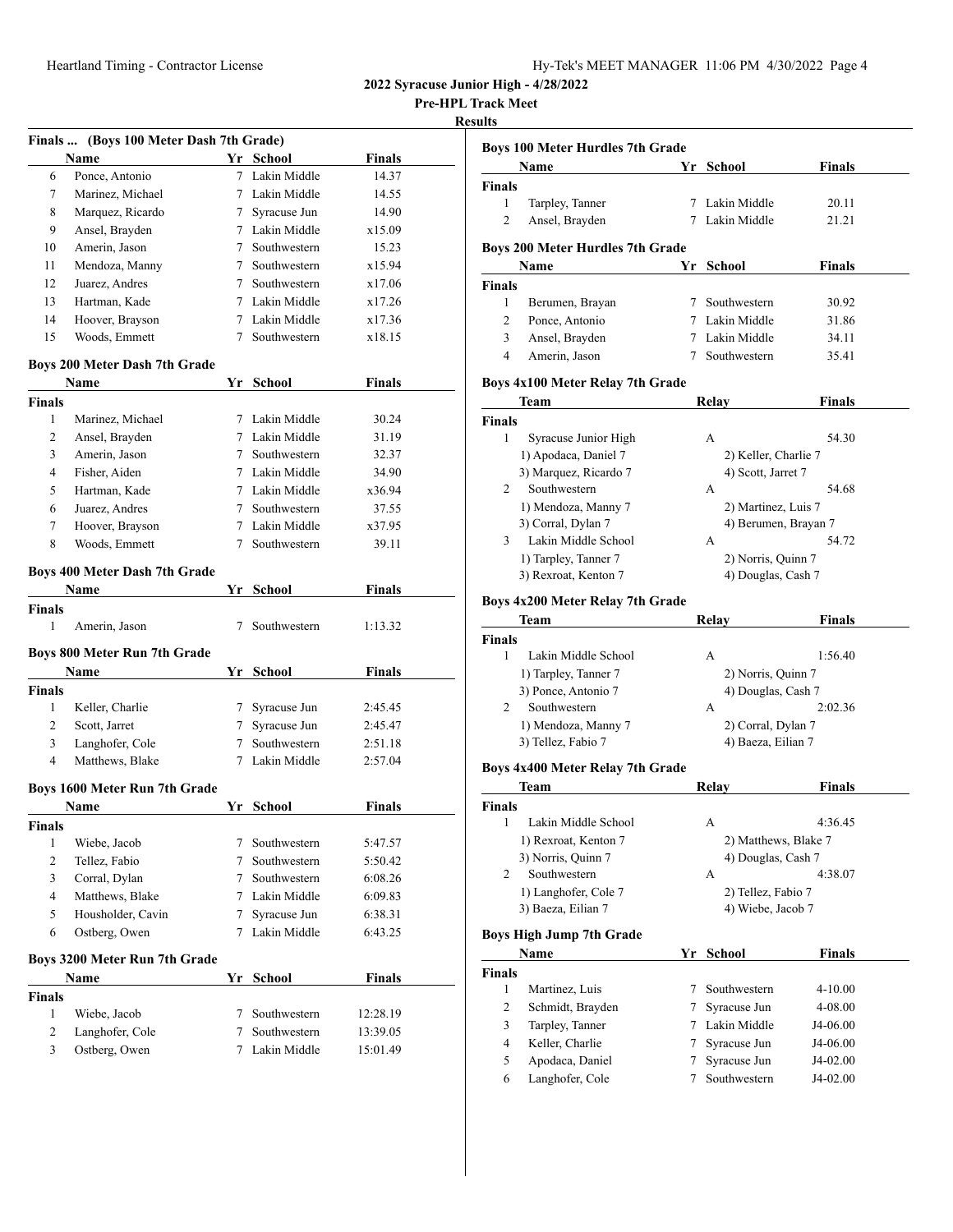**Pre-HPL Track Meet**

### **Resul**

| Finals  (Boys High Jump 7th Grade) |                                    |   |                |               |  |
|------------------------------------|------------------------------------|---|----------------|---------------|--|
|                                    | Name                               |   | Yr School      | <b>Finals</b> |  |
| 7                                  | Marinez, Michael                   |   | 7 Lakin Middle | 4-00.00       |  |
| 8                                  | Fisher, Aiden                      |   | 7 Lakin Middle | $3 - 10.00$   |  |
| ---                                | Hartman, Kade                      |   | 7 Lakin Middle | NΗ            |  |
|                                    | <b>Boys Pole Vault 7th Grade</b>   |   |                |               |  |
|                                    | Name                               |   | Yr School      | Finals        |  |
| <b>Finals</b>                      |                                    |   |                |               |  |
| $\mathbf{1}$                       | Tellez, Fabio                      |   | 7 Southwestern | 7-00.00       |  |
| $\overline{c}$                     | Baeza, Eilian                      |   | 7 Southwestern | J6-06.00      |  |
| 3                                  | Schmidt, Brayden                   |   | 7 Syracuse Jun | J6-06.00      |  |
| 4                                  | Mendoza, Manny                     |   | 7 Southwestern | 6-00.00       |  |
| ---                                | Matthews, Blake                    |   | 7 Lakin Middle | NH            |  |
|                                    | <b>Boys Long Jump 7th Grade</b>    |   |                |               |  |
|                                    | <b>Name</b>                        |   | Yr School      | Finals        |  |
| <b>Finals</b>                      |                                    |   |                |               |  |
| 1                                  | Martinez, Luis                     |   | 7 Southwestern | 16-03.50      |  |
| 2                                  | Berumen, Brayan                    |   | 7 Southwestern | 14-08.00      |  |
| 3                                  | Scott, Jarret                      |   | 7 Syracuse Jun | 14-04.00      |  |
| 4                                  | Keller, Charlie                    |   | 7 Syracuse Jun | 13-05.75      |  |
| 5                                  | Apodaca, Daniel                    |   | 7 Syracuse Jun | 13-03.50      |  |
| 6                                  | Schmidt, Brayden                   |   | 7 Syracuse Jun | $x13-01.50$   |  |
| 7                                  | Wiebe, Jacob                       |   | 7 Southwestern | 12-08.50      |  |
| 8                                  | Corral, Dylan                      |   | 7 Southwestern | x12-05.25     |  |
| 9                                  | Housholder, Cavin                  | 7 | Syracuse Jun   | x12-01.00     |  |
| 10                                 | Marinez, Michael                   |   | 7 Lakin Middle | 11-01.50      |  |
| 11                                 | Fisher, Aiden                      |   | 7 Lakin Middle | 10-09.00      |  |
| 12                                 | Ibarra, Axel                       | 7 | Syracuse Jun   | x7-11.00      |  |
|                                    | <b>Boys Triple Jump 7th Grade</b>  |   |                |               |  |
|                                    | <b>Name</b>                        |   | Yr School      | Finals        |  |
| <b>Finals</b>                      |                                    |   |                |               |  |
| 1                                  | Berumen, Brayan                    |   | 7 Southwestern | 31-03.50      |  |
| 2                                  | Norris, Quinn                      |   | 7 Lakin Middle | 30-10.50      |  |
| 3                                  | Schmidt, Brayden                   |   | 7 Syracuse Jun | 26-01.00      |  |
| $\overline{4}$                     | Fisher, Aiden                      |   | 7 Lakin Middle | 25-01.00      |  |
| 5                                  | Hartman, Kade                      |   | 7 Lakin Middle | 21-09.00      |  |
|                                    | <b>Boys Shot Put 7th Grade</b>     |   |                |               |  |
|                                    | Name                               |   | Yr School      | <b>Finals</b> |  |
| <b>Finals</b>                      |                                    |   |                |               |  |
| 1                                  | Juarez, Andres                     | 7 | Southwestern   | 26-00.00      |  |
| 2                                  | Housholder, Cavin                  | 7 | Syracuse Jun   | 24-04.50      |  |
| 3                                  | Ibarra, Axel                       | 7 | Syracuse Jun   | 23-04.50      |  |
| 4                                  | Marquez Santiago, Manuel           | 7 | Syracuse Jun   | 22-02.00      |  |
| 5                                  | Gonzalez, Emmanuel                 |   | 7 Lakin Middle | 20-04.00      |  |
| 6                                  | Woods, Emmett                      | 7 | Southwestern   | 19-10.00      |  |
| 7                                  | Hoover, Brayson                    |   | 7 Lakin Middle | 19-08.50      |  |
| 8                                  | Marquez, Ricardo                   | 7 | Syracuse Jun   | x18-00.50     |  |
|                                    | <b>Boys Discus Throw 7th Grade</b> |   |                |               |  |
|                                    | Name                               |   | Yr School      | <b>Finals</b> |  |
| <b>Finals</b>                      |                                    |   |                |               |  |
| 1                                  | Housholder, Cavin                  | 7 | Syracuse Jun   | 83-10         |  |
| 2                                  | Gonzalez, Emmanuel                 | 7 | Lakin Middle   | 65-03         |  |
|                                    |                                    |   |                |               |  |

| sults          |                                     |    |                |               |
|----------------|-------------------------------------|----|----------------|---------------|
| 3              | Ibarra, Axel                        | 7  | Syracuse Jun   | $60 - 10$     |
| 4              | Hoover, Brayson                     |    | 7 Lakin Middle | 59-06         |
| 5              | Juarez, Andres                      | 7  | Southwestern   | 56-11         |
| 6              | Woods, Emmett                       | 7  | Southwestern   | 55-11         |
|                | Boys 100 Meter Dash 8th Grade       |    |                |               |
|                | Name                                |    | Yr School      | <b>Finals</b> |
| <b>Finals</b>  |                                     |    |                |               |
| 1              | Robles, Alex                        |    | 8 Lakin Middle | 12.36         |
| $\overline{2}$ | Mercado, Omar                       | 8  | Southwestern   | 12.84         |
| 3              | Funes, Adan                         | 8  | Southwestern   | 13.18         |
| 4              | Sweet, Josh                         | 8  | Syracuse Jun   | 13.45         |
| 5              | Lopez Rodriguez, Antony             | 8  | Syracuse Jun   | 13.54         |
| 6              | Bemis, Eli                          |    | 8 Lakin Middle | 13.57         |
| 7              | Groth, Cooper                       |    | 8 Lakin Middle | 13.59         |
| 8              | Ponce, Lucas                        |    | 8 Lakin Middle | x14.13        |
| 9              | Perez, Jonathan                     |    | 8 Syracuse Jun | 14.21         |
| 10             | Leighty, Bradon                     |    | 8 Lakin Middle | x15.16        |
| 11             | Scott, Mason                        | 8  | Syracuse Jun   | x15.55        |
| 12             | Perez, Marcos                       | 8  | Southwestern   | 16.60         |
| 13             | Tellez, Memo                        | 8. | Southwestern   | x17.63        |
|                | Boys 200 Meter Dash 8th Grade       |    |                |               |
|                | Name                                |    | Yr School      | <b>Finals</b> |
| <b>Finals</b>  |                                     |    |                |               |
| 1              | Robles, Alex                        |    | 8 Lakin Middle | 25.44         |
| 2              | Garcia, Martin                      |    | 8 Southwestern | 27.46         |
| 3              | Yanez, Leo                          |    | 8 Lakin Middle | 28.61         |
| 4              | Mendez, Davion                      |    | 8 Lakin Middle | 28.98         |
| 5              | Groth, Cooper                       |    | 8 Lakin Middle | x29.14        |
| 6              | Perez, Jonathan                     |    | 8 Syracuse Jun | 29.23         |
| 7              | Leader, Justin                      |    | 8 Lakin Middle | x29.81        |
| 8              | Ponce, Lucas                        |    | 8 Lakin Middle | x30.08        |
| 9              | Sanchez, Jorge                      |    | 8 Southwestern | 31.12         |
| 10             | Stanfield, Jackson                  |    | 8 Southwestern | 31.82         |
| 11             | Scott, Mason                        | 8. | Syracuse Jun   | 32.30         |
| 12             | Martinez, Javier                    | 8. | Southwestern   | x33.45        |
| 13             | Perez, Marcos                       | 8. | Southwestern   | x35.60        |
| 14             | Tellez, Memo                        | 8  | Southwestern   | x36.48        |
|                | Boys 400 Meter Dash 8th Grade       |    |                |               |
|                | Name                                |    | Yr School      | <b>Finals</b> |
| <b>Finals</b>  |                                     |    |                |               |
| $\mathbf{1}$   | Robles, Alex                        |    | 8 Lakin Middle | 55.47         |
| $\overline{c}$ | Mercado, Omar                       |    | 8 Southwestern | 58.86         |
| 3              | Funes, Adan                         |    | 8 Southwestern | 1:00.06       |
| 4              | Mitchell, Connor                    |    | 8 Southwestern | 1:00.33       |
| 5              | Olvera, Alan                        |    | 8 Southwestern | x1:01.46      |
| 6              | Yanez, Leo                          |    | 8 Lakin Middle | 1:07.91       |
| 7              | Gage, Dahogne                       |    | 8 Lakin Middle | 1:18.33       |
| 8              | Perez, Marcos                       | 8  | Southwestern   | x1:21.16      |
|                | <b>Boys 800 Meter Run 8th Grade</b> |    |                |               |
|                | Name                                | Yr | School         | Finals        |
| <b>Finals</b>  |                                     |    |                |               |
| 1              | Vazquez, Adan                       | 8  | Lakin Middle   | 2:23.39       |
|                |                                     |    |                |               |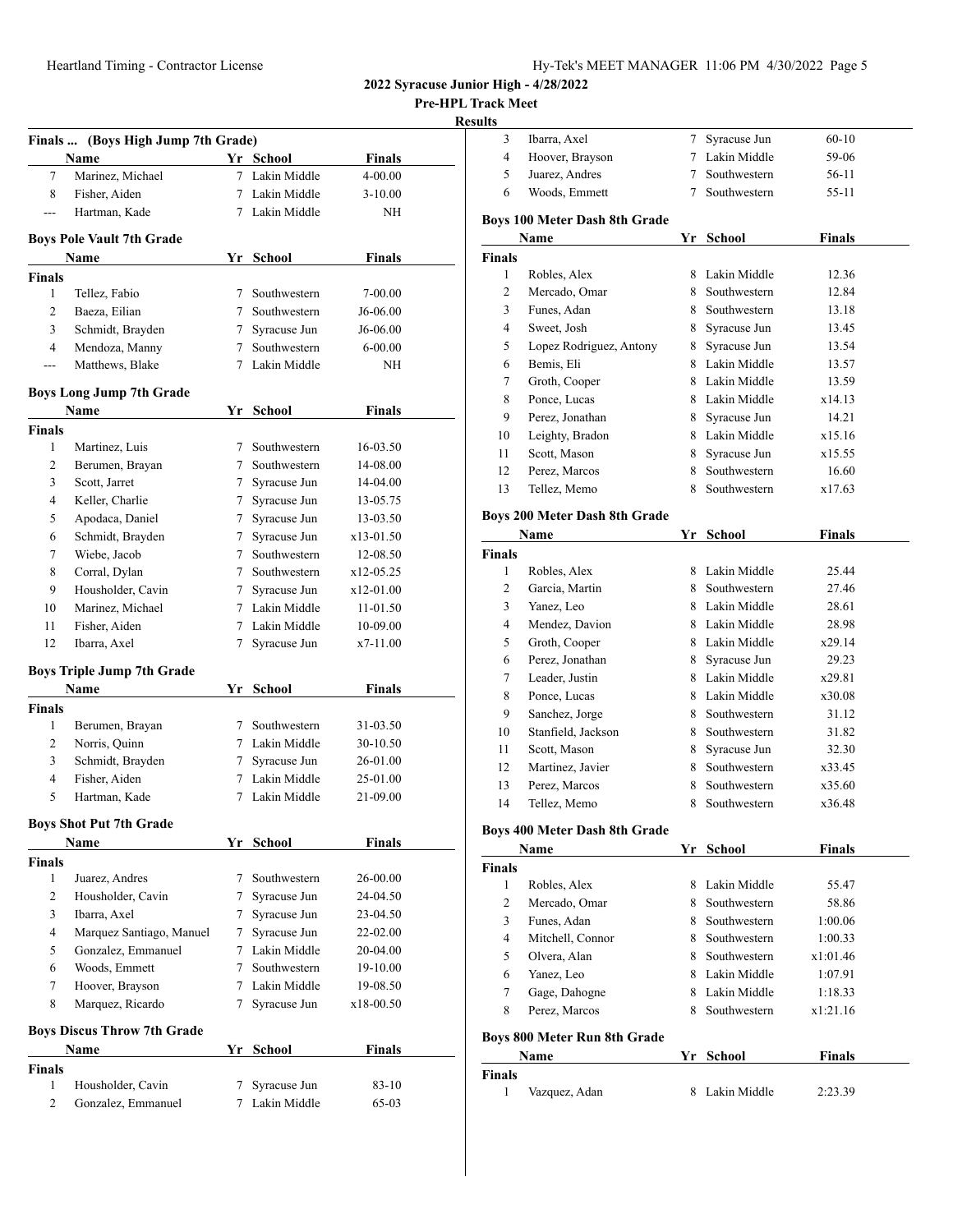**Pre-HPL Track Meet**

|--|

|                    | Finals  (Boys 800 Meter Run 8th Grade)    |    |                            |               |
|--------------------|-------------------------------------------|----|----------------------------|---------------|
|                    | Name                                      |    | Yr School                  | <b>Finals</b> |
| 2                  | Garcia, Martin                            | 8  | Southwestern               | 2:26.71       |
| 3                  | Leader, Justin                            |    | 8 Lakin Middle             | 2:27.98       |
| 4                  | Olvera, Alan                              |    | 8 Southwestern             | 2:31.66       |
| 5                  | Bergkamp, Camden                          |    | 8 Lakin Middle             | 2:41.79       |
| 6                  | Sanchez, Jorge                            |    | 8 Southwestern             | 2:49.21       |
| 7                  | Bermudez, Zalvador                        |    | 8 Lakin Middle             | x3:03.55      |
| 8                  | Eaton, Levi                               |    | 8 Southwestern             | x3:09.78      |
| 9                  | Gage, Dahogne                             |    | 8 Lakin Middle             | x3:10.07      |
| 10                 | Bermudez, Zael                            |    | 8 Lakin Middle             | x3:14.09      |
|                    | Boys 1600 Meter Run 8th Grade             |    |                            |               |
|                    | Name                                      | Yr | <b>School</b>              | <b>Finals</b> |
| <b>Finals</b>      |                                           |    |                            |               |
| 1                  | Vazquez, Adan                             |    | 8 Lakin Middle             | 5:33.61       |
| 2                  | Mitchell, Connor                          |    | 8 Southwestern             | 5:40.09       |
| 3                  | Bergkamp, Camden                          |    | 8 Lakin Middle             | 5:44.72       |
| 4                  | Sanchez, Jorge                            |    | 8 Southwestern             | 5:46.38       |
| 5                  | Martinez, Javier                          |    | 8 Southwestern             | 6:38.42       |
| 6                  | Estes, Nathan                             |    | 8 Lakin Middle             | 8:01.42       |
|                    | Boys 3200 Meter Run 8th Grade             |    |                            |               |
|                    | Name                                      |    | Yr School                  | <b>Finals</b> |
| <b>Finals</b>      |                                           |    |                            |               |
| 1                  | Vazquez, Adan                             |    | 8 Lakin Middle             | 12:09.58      |
| 2                  | Bergkamp, Camden                          |    | 8 Lakin Middle             | 12:16.63      |
| 3                  | Martinez, Javier                          |    | 8 Southwestern             | 14:41.05      |
| 4                  | Bermudez, Zalvador                        |    | 8 Lakin Middle             | 15:14.12      |
| 5                  | Bermudez, Zael                            | 8  | Lakin Middle               | x16:00.98     |
|                    |                                           |    |                            |               |
|                    | <b>Boys 100 Meter Hurdles 8th Grade</b>   |    |                            |               |
|                    | Name                                      | Yr | <b>School</b>              | <b>Finals</b> |
|                    |                                           |    |                            |               |
| 1                  | Esquibel, Quincy                          |    | 8 Lakin Middle             | 15.77         |
| 2                  | Bemis, Eli                                |    | 8 Lakin Middle             | 17.43         |
| 3                  | Sweet, Josh                               |    | 8 Syracuse Jun             | 19.26         |
| <b>Finals</b><br>4 | Torres, Estevan                           |    | 8 Southwestern             | 19.46         |
| 5                  | Hernandez, Ethan                          | 8. | Southwestern               | 19.77         |
| 6                  | Moreno, Isaiah                            | 8  | Syracuse Jun               | 19.91         |
| 7                  | Leader, Justin                            | 8  | Lakin Middle               | 21.03         |
|                    | <b>Boys 200 Meter Hurdles 8th Grade</b>   |    |                            |               |
|                    | Name                                      | Yr | School                     | Finals        |
| Finals             |                                           |    |                            |               |
| 1                  | Moreno, Isaiah                            |    | 8 Syracuse Jun             | 31.83         |
| 2                  | Leader, Justin                            |    | 8 Lakin Middle             | 32.31         |
| 3                  | Hernandez, Ethan                          |    | 8 Southwestern             | 34.30         |
| $\overline{4}$     | Torres, Estevan                           |    | 8 Southwestern             | 35.99         |
|                    | Boys 4x100 Meter Relay 8th Grade          |    |                            |               |
|                    | Team                                      |    | Relay                      | Finals        |
| <b>Finals</b>      |                                           |    |                            |               |
| 1                  | Lakin Middle School<br>1) Vazquez, Adan 8 |    | А<br>2) Esquibel, Quincy 8 | 50.63         |

|               | Syracuse Junior High                     |    | А                                | 53.26         |  |
|---------------|------------------------------------------|----|----------------------------------|---------------|--|
|               | 1) Sweet, Josh 8                         |    | 2) Perez, Jonathan 8             |               |  |
|               | 3) Lopez Rodriguez, Antony 8             |    | 4) Moreno, Isaiah 8              |               |  |
| 3             | Southwestern                             |    | А                                | 56.24         |  |
|               | 1) Stanfield, Jackson 8                  |    | 2) Sanchez, Jorge 8              |               |  |
|               | 3) Garcia, Martin 8                      |    | 4) Torres, Estevan 8             |               |  |
|               |                                          |    |                                  |               |  |
|               | Boys 4x200 Meter Relay 8th Grade         |    |                                  |               |  |
|               | Team                                     |    | Relay                            | Finals        |  |
| <b>Finals</b> |                                          |    |                                  |               |  |
| 1             | Lakin Middle School                      |    | A                                | 1:53.33       |  |
|               | 1) Bemis, Eli 8                          |    | 2) Mendez, Davion 8              |               |  |
|               | 3) Araiza, Carlos 8                      |    | 4) Yanez, Leo 8                  |               |  |
| 2             | Southwestern                             |    | A                                | 2:02.50       |  |
|               | 1) Stanfield, Jackson 8                  |    | 2) Hernandez, Ethan 8            |               |  |
|               | 3) Torres, Estevan 8                     |    | 4) Eaton, Levi 8                 |               |  |
|               | Boys 4x400 Meter Relay 8th Grade         |    |                                  |               |  |
|               | Team                                     |    | <b>Relay</b>                     | <b>Finals</b> |  |
| <b>Finals</b> |                                          |    |                                  |               |  |
| 1             | Southwestern                             |    | А                                | 4:02.80       |  |
|               | 1) Mercado, Omar 8                       |    | 2) Mitchell, Connor 8            |               |  |
|               | 3) Funes, Adan 8                         |    | 4) Olvera, Alan 8                |               |  |
| 2             | Lakin Middle School                      |    | А                                | 4:34.06       |  |
|               | 1) Bergkamp, Camden 8                    |    | 2) Araiza, Carlos 8              |               |  |
|               | 3) Yanez, Leo 8                          |    | 4) Mendez, Davion 8              |               |  |
|               |                                          |    |                                  |               |  |
|               | <b>Boys High Jump 8th Grade</b>          |    |                                  |               |  |
|               | Name                                     |    | Yr School                        | <b>Finals</b> |  |
| <b>Finals</b> |                                          |    |                                  |               |  |
| 1             | Esquibel, Quincy<br>Araiza, Carlos       |    | 8 Lakin Middle                   | 5-04.00       |  |
|               |                                          |    | 8 Lakin Middle                   | J5-00.00      |  |
| 2             |                                          |    |                                  |               |  |
| 3             | Mercado, Omar                            |    | 8 Southwestern                   | J5-00.00      |  |
| 4             | Sweet, Josh                              | 8. | Syracuse Jun                     | 4-08.00       |  |
| 5             | Gage, Dahogne                            |    | 8 Lakin Middle                   | 4-04.00       |  |
| 5             | Hernandez, Ethan                         | 8. | Southwestern                     | 4-04.00       |  |
| 7             | Scott, Mason                             | 8  | Syracuse Jun                     | 4-02.00       |  |
|               |                                          |    |                                  |               |  |
|               | <b>Boys Pole Vault 8th Grade</b><br>Name | Yr | <b>School</b>                    | Finals        |  |
| Finals        |                                          |    |                                  |               |  |
|               | 1 Eaton, Levi                            |    |                                  | 5-02.00       |  |
| ---           | Bermudez, Zael                           |    | 8 Southwestern<br>8 Lakin Middle | NH            |  |
|               |                                          |    |                                  |               |  |
|               | <b>Boys Long Jump 8th Grade</b>          |    |                                  |               |  |
|               | Name                                     | Yr | <b>School</b>                    | <b>Finals</b> |  |
| Finals        |                                          |    |                                  |               |  |
| 1             | Bemis, Eli                               | 8  | Lakin Middle                     | 15-11.75      |  |
| 2             | Funes, Adan                              | 8. | Southwestern                     | 15-10.50      |  |
| 3             | Moreno, Isaiah                           | 8. | Syracuse Jun                     | 15-01.50      |  |
| 4             | Garcia, Martin                           | 8. | Southwestern                     | 13-06.00      |  |
| 5             | Perez, Jonathan                          | 8. | Syracuse Jun                     | 11-03.00      |  |
| 6             | Perez, Marcos                            | 8. | Southwestern                     | 9-10.50       |  |
| 7             | Stanfield, Jackson                       | 8  | Southwestern                     | x9-06.50      |  |